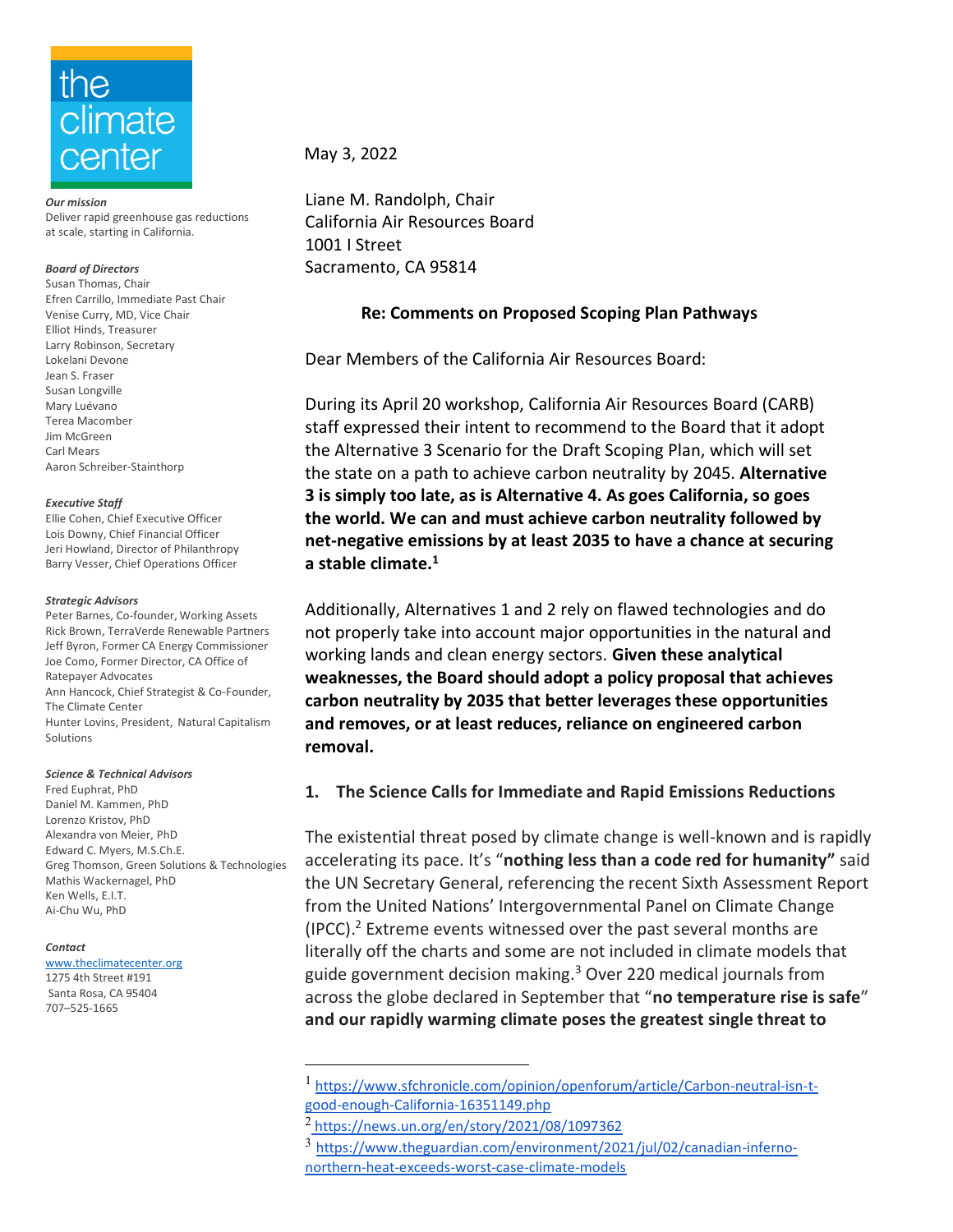**public health**. <sup>4</sup> The National Oceanic and Atmospheric Administration officially declared that July 2021 was the hottest month on record globally.<sup>5</sup> After experiencing the hottest March on record, over 1 billion people have been subjected over the past week to an off-the-charts record breaking heat dome in India and Pakistan, that has decimated food crops and ignited over 8,000 fires, producing toxic air pollution.<sup>6</sup> And new research shows that global warming has already destabilized the Arctic and Antarctic which will drive even more devastating global impacts.<sup>7</sup> In short, as noted by the IPCC's 6th Assessment Report, we have "a brief and rapidly closing window of opportunity to secure a livable and sustainable future for all."<sup>8</sup>

Nowhere is the climate crisis more evident than in California, where we have been subjected to record-breaking wildfires, heat waves, floods, and repeated electricity outages. With the state in the early stages of a multi-decadal drought made severe by climate change, it has never been clearer that the time for accelerated climate action is now. CARB must act with speed and adopt a proposal that will achieve carbon neutrality by at least 2035 without relying on technologies that will perpetuate environmental injustices on vulnerable communities.

## **2. The Economic and Social Costs of Doing More Now are Far Less than the Cost of Future Damages**

Immediate and aggressive actions and investments will cost much less than the costs that will be incurred through the adoption of a slower timeline.<sup>9</sup> Indeed, as noted by the modeling itself, the social costs associated with avoided damages are expected to be higher than the numbers currently cited in the analysis. Given that the damages associated with the 2018 wildfires alone totaled \$150 billion<sup>10</sup>, and the 2019 wildfires cost \$80 billion<sup>11</sup>, the expected social costs estimated in all of the scenarios–which range from \$2.2 billion to \$16.3 billion– appear to be vast underestimations.<sup>12</sup>

Beyond the analysis of simple dollars and cents, it is important to remember that people are dying every day because of our reliance on fossil fuels. The toxic criteria air pollutants emitted near major transportation corridors, power plants, and fossil fuel operations sites inflict the

<sup>4</sup> [https://www.npr.org/2021/09/07/1034670549/climate-change-is-the-greatest-threat-to-public-health-top](https://www.npr.org/2021/09/07/1034670549/climate-change-is-the-greatest-threat-to-public-health-top-medical-journals-warn)[medical-journals-warn](https://www.npr.org/2021/09/07/1034670549/climate-change-is-the-greatest-threat-to-public-health-top-medical-journals-warn)

<sup>5</sup> <https://www.noaa.gov/news/its-official-july-2021-was-earths-hottest-month-on-record>

<sup>6</sup> <https://www.arover.net/2022/05/03/india-and-pakistan-suffocate-under-record-heat-dome/>

<sup>7</sup> <https://www.washingtonpost.com/climate-environment/2021/12/14/climate-change-arctic-antarctic-poles/>

<sup>8</sup> *IPCC 6th Assessment, WGII, Feb. 28, 2022*

<sup>9</sup> [https://energyinnovation.org/wp-content/uploads/2021/01/Cost\\_of\\_Delay.pdf](https://energyinnovation.org/wp-content/uploads/2021/01/Cost_of_Delay.pdf)

<sup>10</sup> Wang, D., Guan, D., Zhu, S. et al. **Economic footprint of California wildfires in 2018**. *Nature Sustainability*, 2020 DOI[: 10.1038/s41893-020-00646-7](http://dx.doi.org/10.1038/s41893-020-00646-7)

https://www.accuweather.com/en/weather-news/california-wildfires-will-cost-tens-of-billions-accuweatherestimates/612548

<sup>11</sup> https://www.accuweather.com/en/weather-news/california-wildfires-will-cost-tens-of-billions-accuweatherestimates/612548

<sup>12</sup> Wang, D., Guan, D., Zhu, S. et al. **Economic footprint of California wildfires in 2018**. *Nature Sustainability*, 2020 DOI[: 10.1038/s41893-020-00646-7](http://dx.doi.org/10.1038/s41893-020-00646-7)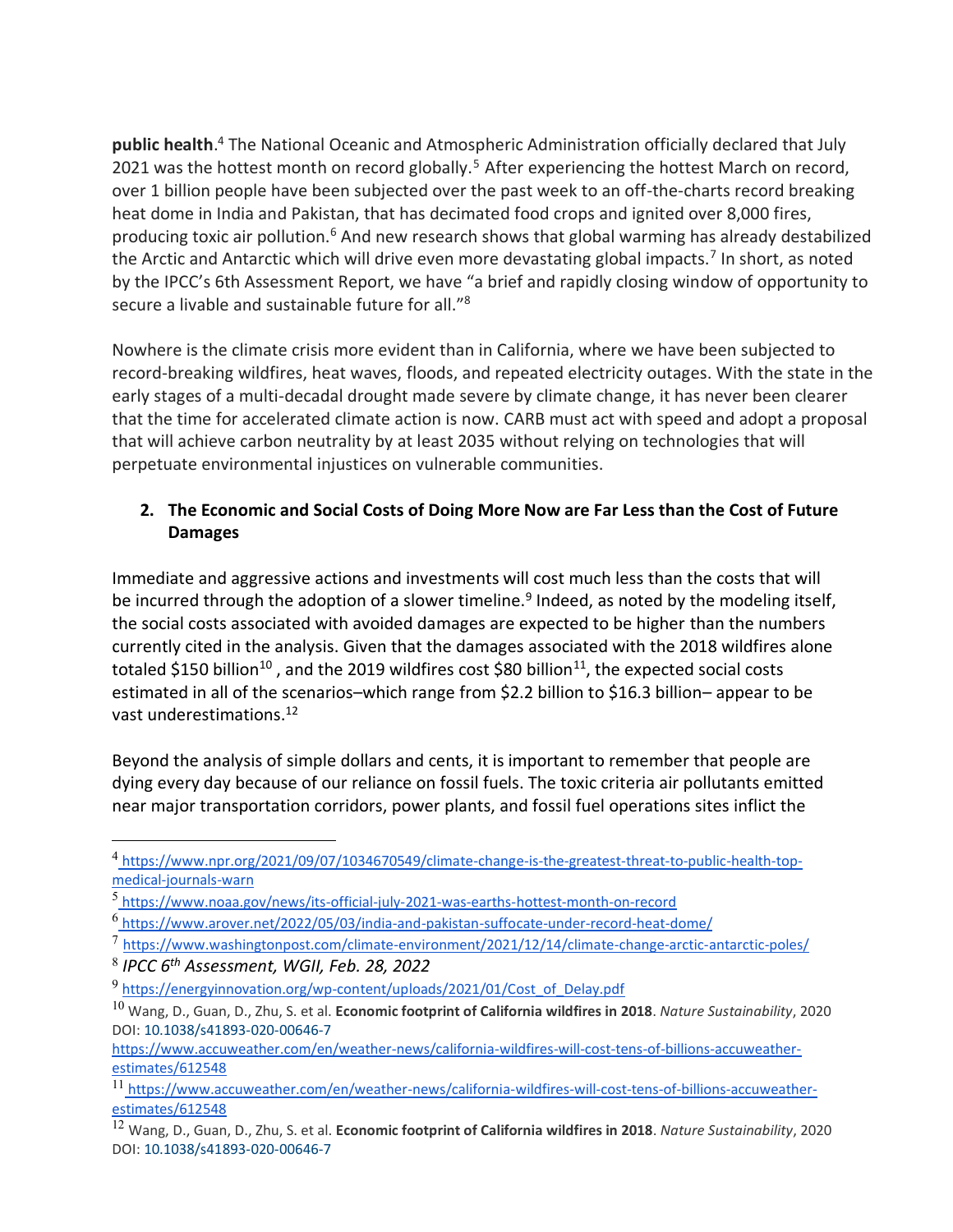brunt of their poisonous potential upon the communities around them and then spread to inflict harms at the regional level. Addressing these health impacts can reap massive benefits, while also helping fight the climate crisis. One report found that "eliminating fossil fuel emissions from buildings and transportation, for example through electrification, would yield monetized health benefits of \$44 billion per year, based on detailed air quality modeling by UC Irvine, and that eliminating emissions from natural gas generators would yield benefits of \$1 billion per year."<sup>13</sup> That same report determined eliminating these emissions would also result in the avoidance of 4,950 premature deaths per year. The widespread availability and affordability of zero-emission technologies means that now is the time for the Board to move to decarbonize vast swaths of California's economy and prevent future harms to the health of the state's communities and to the climate.

# **3. CARB Must Avoid Relying on Failed Carbon Removal Technologies**

In order to achieve carbon neutrality by 2035, both Alternatives 1 and 2 look to engineered carbon removal to make the target date work. As a baseline, CARB must ensure that the Scoping Plan does not rely on carbon capture and sequestration (CCS)-which operate at the smokestack and do not remove past emissions from the atmosphere- to achieve its goals. First, none of the existing carbon capture and sequestration projects attached to fossil fuel extraction operations have captured the amount of carbon they claimed they would, despite the fact that the technology has existed for decades and should therefore be much more mature.<sup>14</sup> Indeed, the most widely cited "successful" project in Saskatchewan only captures 44% of its carbon dioxide emissions, not the promised 90%. Given this reality, CARB should not count on this unreliable technology to propel the state to carbon neutrality. To add to this, CCS is expensive, with captured carbon costing as much as  $$140/t$ on for power generation.<sup>15</sup> As there are cheaper, proven and natural ways to capture carbon over long periods of time that also provide significant co-benefits for water, biodiversity and the health of our communities, CARB should include these approaches rather than relying on CCS which has been shown to fail 80% of the time in the US.<sup>16</sup>

Perhaps most importantly, the use of CCS perpetuates the use of fossil fuels and all but ensures that the extracted carbon will be emitted into the atmosphere, even if some of the emissions associated with the extraction process are prevented. To make matters worse, a recent analysis found that 81% of the carbon captured by the fossil fuel industry has been used for enhanced oil recovery (EOR), thereby extracting even more carbon that is currently underground to be

<sup>13</sup> https://www.ethree.com/new-e3-reports-quantify-the-health-benefits-of-reducing-fossil-fuel-use-in-california/ <sup>14</sup> [https://theclimatecenter.org/wp-content/uploads/2022/03/position-paper\\_carbon-capture-and-storage\\_The-](https://theclimatecenter.org/wp-content/uploads/2022/03/position-paper_carbon-capture-and-storage_The-Climate-Center.pdf)

[Climate-Center.pd](https://theclimatecenter.org/wp-content/uploads/2022/03/position-paper_carbon-capture-and-storage_The-Climate-Center.pdf)[f](https://theclimatecenter.org/wp-content/uploads/2022/03/position-paper_carbon-capture-and-storage_The-Climate-Center.pdf), page 5

<sup>15</sup> https://www.worldoil.com/news/2021/8/13/carbon-capture-tech-becoming-cost-effective-as-emissions-pricesoars and https://www.iea.org/commentaries/is-carbon-capture-too-expensive

 $^{16}$  Ahmed Abdulla, Ryan Hanna, Kristen R Schell, Oytun Babacan, David G Victor. Explaining successful and failed investments in U.S. carbon capture and storage using empirical and expert assessments. Environmental Research Letters, 2020; 16 (1): 014036 DOI: 10.1088/1748-9326/abd19e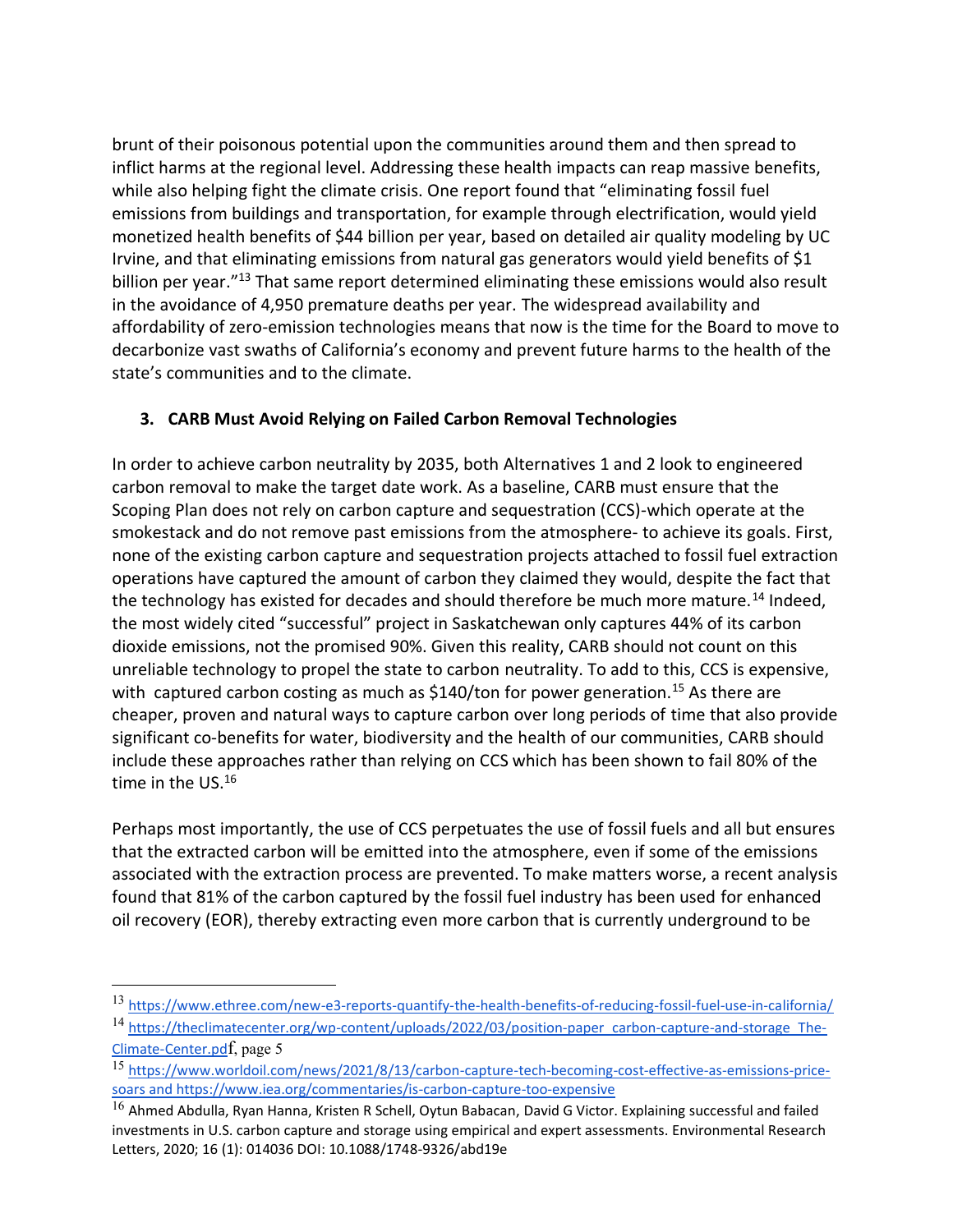emitted into the air.<sup>17</sup> The continued operation of these oil and gas facilities unduly burdens the communities that surround them, driving ongoing environmental injustice in the form of detrimental health and social impacts. This outcome is unacceptable, and CARB must reject the use of CCS for fossil fuel applications and EOR as part of the Scoping Plan.

Direct Air Capture (DAC) technology, which removes CO2 directly from the atmosphere, is in its infancy, expensive, and untested at scale, currently removing only a tiny fraction of the up to one trillion tons of carbon dioxide that must be sequestered to achieve carbon neutrality globally.<sup>18</sup> The cost of DAC currently ranges from \$500- \$1,000/ton in the world's largest commercial facility.<sup>19</sup> That said, we may reach a point where the technology is needed to supplement natural sequestration efforts, so the cautious exploration of DAC may be warranted, so long as the appropriate guardrails are put into place to protect the well-being of local communities.

## **4. Alternatives 1 and 2 Do Not Properly Account for Opportunities in California's Natural and Working Lands**

Rather than relying on failed or currently unscalable and expensive technology, CARB should turn to the use of proven natural and working lands management approaches to achieve the carbon removal it needs to reach carbon neutrality by 2035 or sooner. CARB's analyses vastly underestimate the sequestration potential found in this sector. A recent report found that the biophysical potential of just the state's working lands is approximately 103 MMT.<sup>20</sup> And more gains can be made if the models properly incorporate other factors, like soil depth.<sup>21</sup> When combined with the sequestration that can be achieved through the proper preservation and management of the state's natural lands, the carbon dioxide removal needs called for by the models can largely be met. These natural solutions are not at the demonstration stage of technology development. The techniques and strategies are known and immediately deployable, with only political will needed to make them a reality. Importantly, these solutions are also significantly cheaper than the technological solutions touted by the analyses. Given these factors, CARB must adopt a policy that leverages the state's natural and working lands to their fullest carbon removing potential.

In addition, per the California Climate and Agriculture Network, a "significant limitation of the croplands scenario modeling is that CARB did not include the benefits of reducing or eliminating nitrous oxide emissions from synthetic fertilizers when farmers and ranchers use healthy soils practices or transition to organic agriculture. This omission undercounts the role of healthy soils

 $17$  Samira Garcia Freites, Christopher Jones. A Review of the Role of Fossil Fuel Based Carbon Capture and Storage in the Energy System. December 2020. [https://foe.scot/wp-content/uploads/2021/01/CCS\\_REPORT\\_FINAL.pdf](https://foe.scot/wp-content/uploads/2021/01/CCS_REPORT_FINAL.pdf)

<sup>18</sup> [https://www.iea.org/reports/direct-air-capture-2022](https://www.iea.org/reports/direct-air-capture)

<sup>19</sup> https://www.bloomberg.com/news/features/2021-09-08/inside-the-world-s-largest-direct-carbon-captureplant

<sup>&</sup>lt;sup>20</sup> https://theclimatecenter.org/wp-content/uploads/2022/02/The-Climate-Center-Setting-an-Ambitious-Sequestration-Goal-for-CA-WL-Jan-22.pdf

<sup>21</sup> https://calclimateag.org/wp-content/uploads/2022/05/4.4.2022-Public-Comments-on-CARBs-NWL-Modeling-Results-Update-to-2022-Scoping-Plan.pdf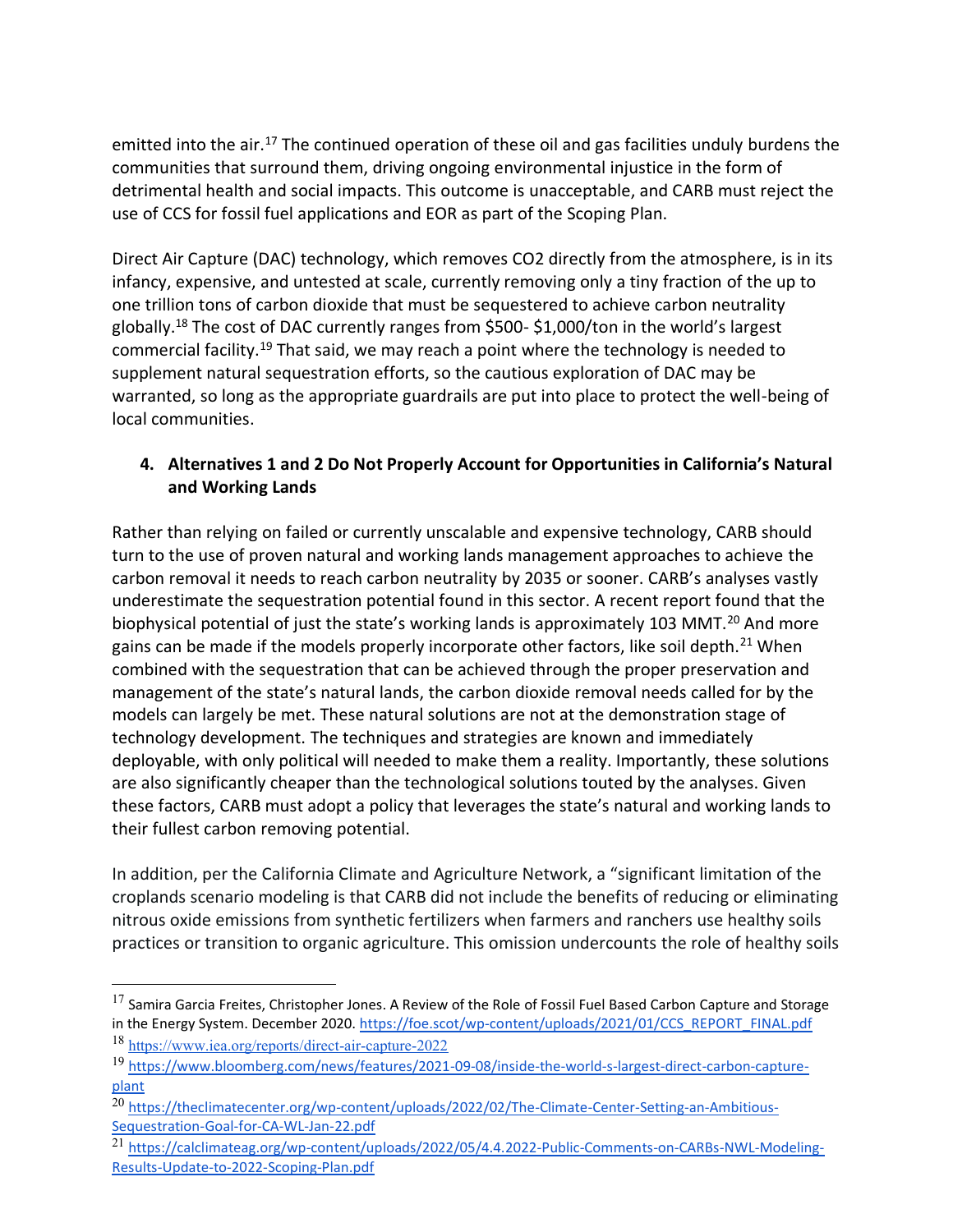practices and organic agriculture, which does not allow use of synthetic fertilizer, in decreasing nitrous oxide emissions."<sup>22</sup> Several of our partner organizations recently submitted comments with proposed solutions to CARB.<sup>23, 24</sup>

## **5. Economic Opportunities in the Clean Energy Sector**

The clean energy sector represents another major opportunity that is underutilized in Alternatives 1 and 2. The cost of clean energy infrastructure has dropped precipitously in recent years. In fact, it is now cheaper to build large-scale renewable energy projects than it is to operate existing fossil fuel plants.<sup>25</sup> This shift in relative economics means that the state should be investing in renewables at an accelerated pace. This will not only drive down the emissions associated with the energy sector, but it will also mean an increase in the number of available jobs related to the projects themselves, as well as the related infrastructure.

Another undervalued strategy in the energy sector is the widespread deployment of distributed energy resources at the local level. Technology exists now to install much more of our clean power sources close to, and in many cases right on top of, the load. There is significant potential for local government to use its land use and permitting authority to play a unique role, with help from the state, in facilitating deployment of small-scale solar and storage to meet California's energy needs with very low carbon resources. A 2016 National Renewable Energy Lab paper<sup>26</sup> found that nearly three quarters of the state's electricity needs can technically be met with rooftop solar. Pursuing this approach can build community economic strength and resilience, and can help reduce the need for the vulnerable and expensive long distance transmission lines that have sparked many of the wildfires over the past few years.

United Nations Secretary General Antonio Guterres summed up the situation clearly in response to the latest UN climate science reports: "The science is clear. To keep the 1.5-degree limit within reach, we need to cut global emissions by 45 percent this decade. But current climate pledges would mean a 14 percent increase in emissions. And most major emitters are not taking the steps needed to fulfill even these inadequate promises. That is why this latest IPCC report is focused on mitigation — cutting emissions. It sets out viable, financially sound options in every sector. First and foremost, we must triple the speed of the shift to renewable energy. That means moving investments and subsidies from fossil fuels to renewables, now."<sup>27</sup>

<sup>22</sup> https://calclimateag.org/cdfas-science-panel-discusses-agricultures-role-in-meeting-state-carbon-neutralitygoal-climate-smart-ag-programs/

<sup>23</sup> https://calclimateag.org/wp-content/uploads/2022/05/4.4.2022-Public-Comments-on-CARBs-NWL-Modeling-Results-Update-to-2022-Scoping-Plan.pdf

<sup>24</sup> https://theclimatecenter.org/wp-content/uploads/2022/03/CCI-Comment-on-CARB-NWL-Modeling-Scenarios-SPU-March-2022.pdf

<sup>25</sup> [https://www.bloomberg.com/news/articles/2021-06-23/building-new-renewables-cheaper-than-running-fossil](https://www.bloomberg.com/news/articles/2021-06-23/building-new-renewables-cheaper-than-running-fossil-fuel-plants)[fuel-plants](https://www.bloomberg.com/news/articles/2021-06-23/building-new-renewables-cheaper-than-running-fossil-fuel-plants)

<sup>26</sup> https://www.nrel.gov/docs/fy16osti/65298.pdf

<sup>27</sup> https://www.un.org/sg/en/content/sg/articles/2022-04-04/amid-backsliding-climate-the-renewables-effortnow-must-be-tripled